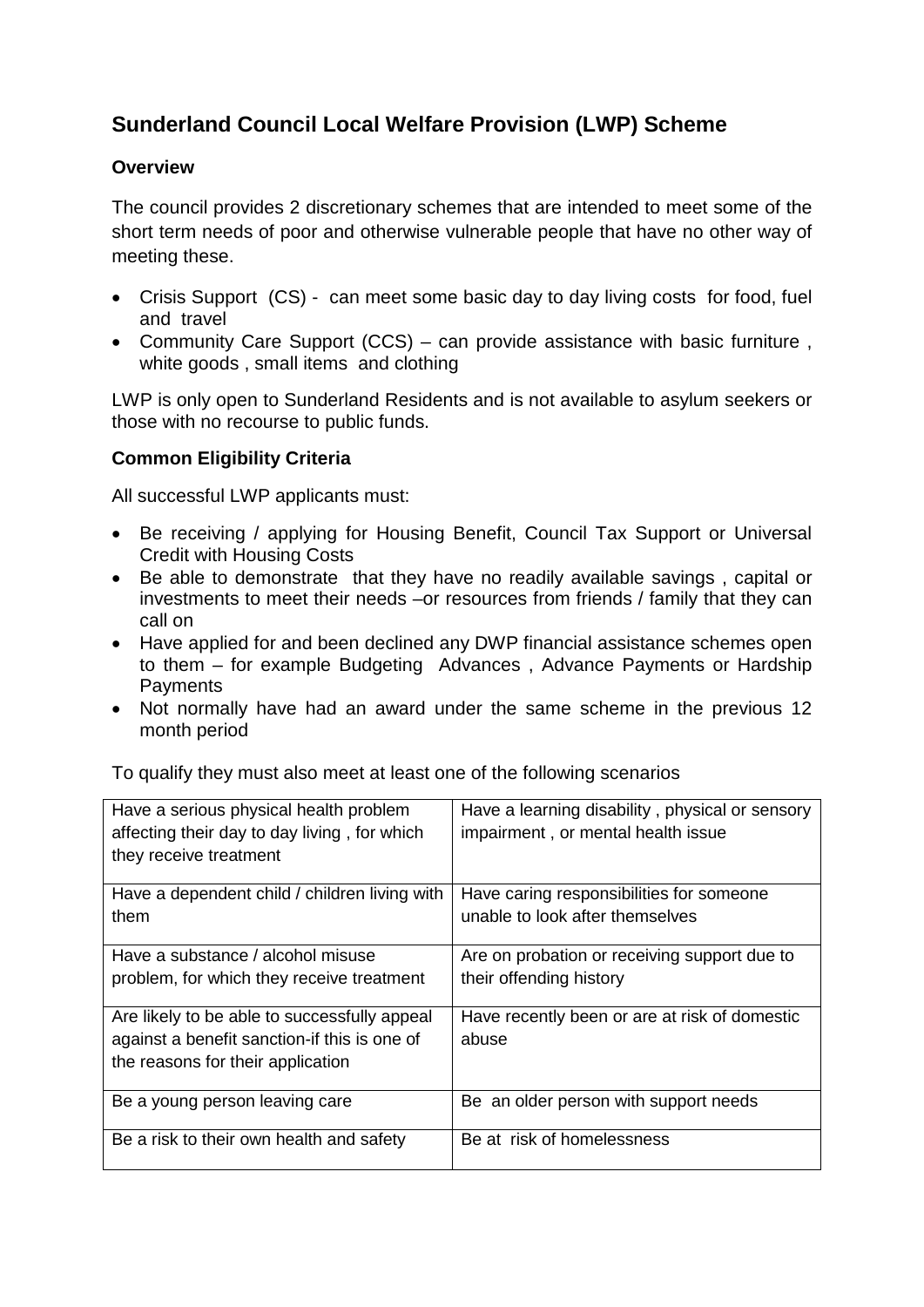# **Crisis Support (CS) Scheme**

#### **CS Eligibility Criteria**

In addition to the common LWP criteria the applicant must have just experienced a crisis or an emergency through no fault of their own, and as a result of this can demonstrate why they need one or more of the types of crisis help that the council offers

#### **CS Offers for successful applicants**

• **Food support:** is normally provided by way of supermarket food card The card's value is based on a week's food supply for the applicant and their dependents

In a small number of cases a voucher may be impracticable and the council will provide a food parcel instead – for the same approximate values

- **Fuel Support:** Prepayment energy vouchers to meet a week's gas and / or electricity supply can be provided to applicants with prepayment meters and that have on-going energy supply.
- **Travel:** A day's travel card can be provided to use for local journeys some journeys across Tyne & wear where the applicant needs to attend an appointment (normally hospital or a funeral) and has no other way of funding this

#### **CS Service Delivery / Fulfilment**

- Customers can apply for help via the telephone in normal office hours (8:30 5:00 Monday to Friday)
- Customers will be expected to collect supermarket / prepayment energy vouchers and travel cards from one of a number of designated locations whenever it is practicable for them to do so
- the council tries to make decisions on applications within 24 hours (where all of the required information has been provided) and to provide support to successful applicants in the same period
- Both successful and unsuccessful applicants will also be signposted appropriately to other sources of help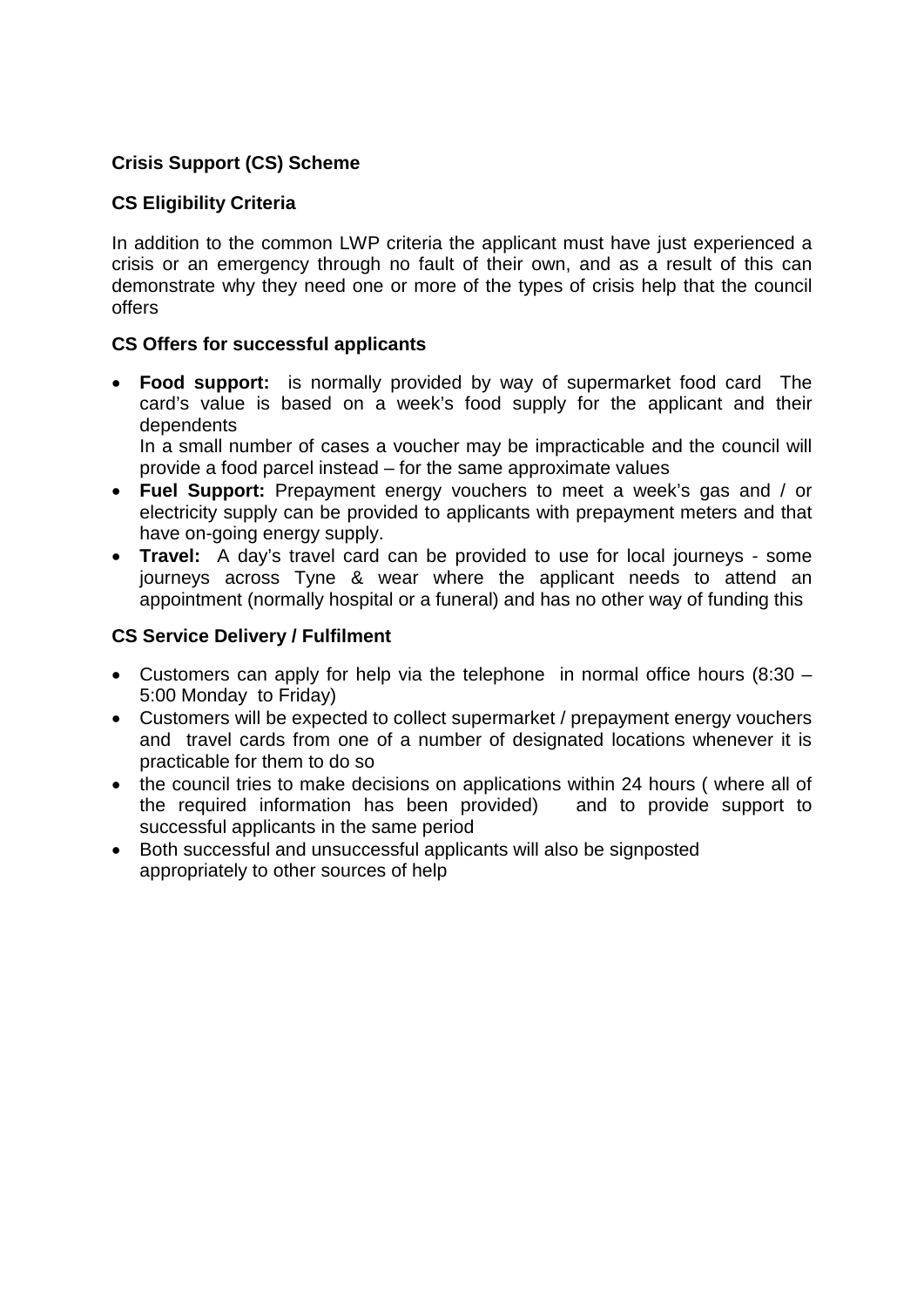# **Community Care Support (CCS) Scheme**

# **CCS Eligibility Criteria**

In addition to the common LWP criteria the applicant must be able to demonstrate that they require help to:

- Move back into the community after a stay in high dependency accommodation ( for example hospital , residential care or prison, or
- Prevent a move to residential care or hospital, or
- Prevent a serious deterioration of health within their current home, or
- Relieve exceptional pressure on them or their family

#### **CCS Offers for successful applicants**

**Furniture Offers:** are based on and may be limited by the applicants presenting circumstances, family composition and existing resources - but could comprise one or more of the following items.

| Single bed                  | Double Orthopaedic mattress |
|-----------------------------|-----------------------------|
| Single mattress             | <b>Bunk beds</b>            |
| Single bed base             | Wardrobes - Old             |
| Double bed                  | Wardrobes-new               |
| <b>Double Mattress</b>      | Drawers-old                 |
| Double Bed base             | Drawers - new               |
| King size bed               | Sofa                        |
| <b>King size Mattress</b>   | Armchair                    |
| King size Double Bed base   | Table & Chairs              |
| Single orthopaedic mattress | Cot & mattress              |

Offers of furniture will be refurbished with the exception of beds and mattresses which will be new

**White Goods Offers:** are based on and may be limited by the applicants presenting circumstances, family composition and existing resources - but could comprise one or more of the following items

| Electric Cooker (normally provided to couples / families only) |  |  |
|----------------------------------------------------------------|--|--|
| Microwave (normally for single people)                         |  |  |
| Washer                                                         |  |  |
| Fridge                                                         |  |  |

White goods will be refurbished except for microwaves which will be new